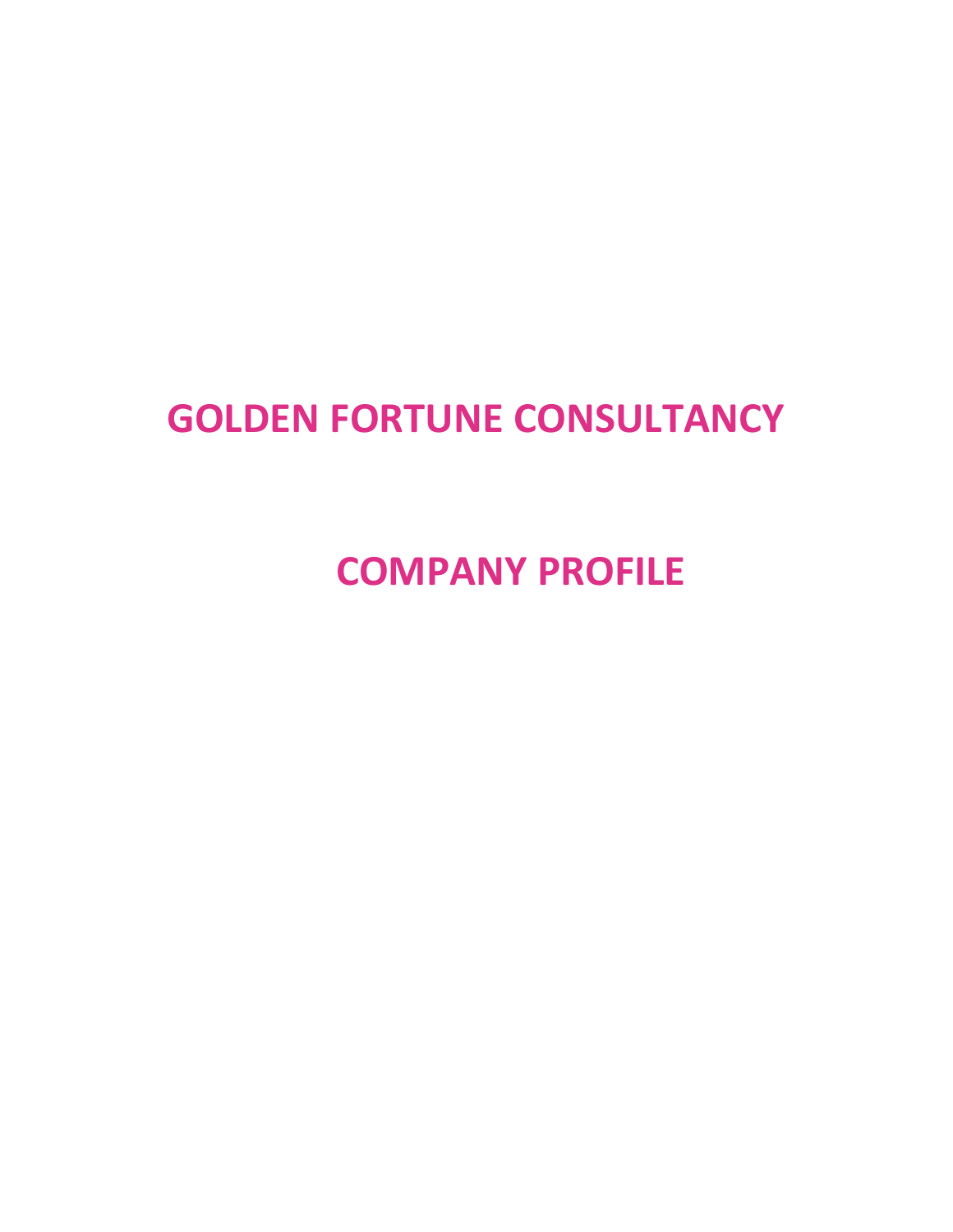## **Company History**

Formed in 2018, Golden Fortune Consultancy has rapidly become one of India's leading providers of recruitment services. Our high profile attracts a stream of quality employment from national and international companies. We endeavor to supply a quality and innovative service to all clients. We are providing an unrivalled service to a specialist area of the global market. Our mission is to manage talent for sustainable growth, in order to build intimate relationships of enduring value. We aim to secure, retain and align talent towards our clients' strategic goals, whilst supporting individual candidates to actualize their potential, manage their aspirations and achieve their career aspirations. Client retention and commitment are the focus of our practice.

Our capability in the provision of recruitment services is reflective of the extensive experience of our recruitment team. Our team has developed unrivaled networks which we use to benefit you in the recruitment process.

#### **Business Consultancy**

Focused in expansion phases and internationalization of operations, Non-Governmental Organizations, Education and Training Organizations, Golden Fortune Consultancy offers quality services.

#### **Innovation**

Golden Fortune Consultancy is constantly investing to improve its state-of-the-art knowledge not only in the domains of its core expertise but also in advanced technological areas that would potentially create new business activities, enhancing its service offering.

#### **Service Quality**

We at Golden Fortune Consultancy believe in ensuring a valuable service quality. Through our affirmative approach and practices we have been able to add value propositions in our services. We aim towards improvising our service quality through comprehensive research to reach innovative answers.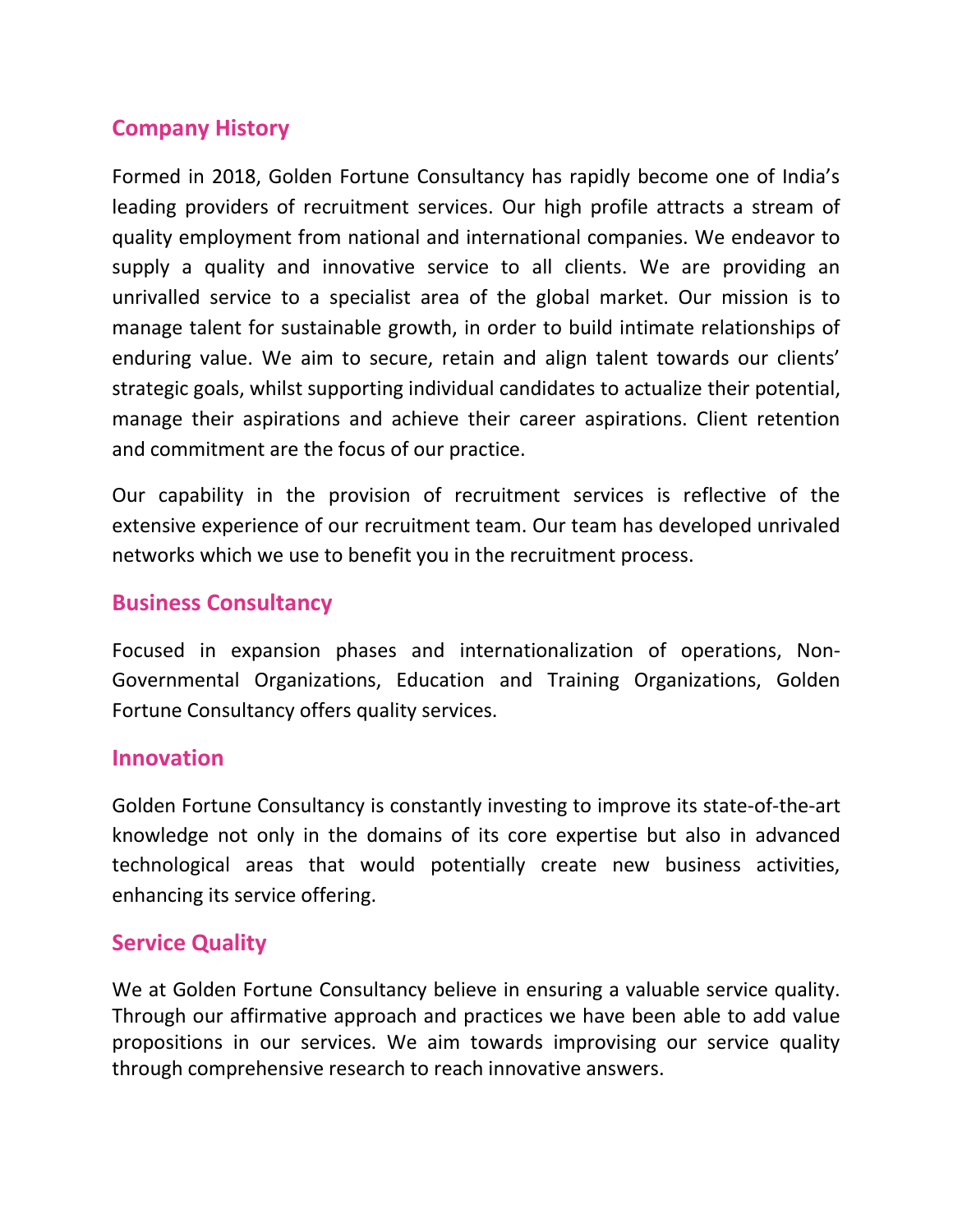Our focused methodologies towards workforce solutions foster competent recruiting process and improvising on talent quality delivery.

#### **Our Multifaceted Team**

Our strength lies in our multifaceted team of professional consultants holding credentials of being highly specialized and experienced in the industry/sectors they serve. We are associated with best of talent which are capable of harnessing new pool of talents.

Our workforce culture is equipped with new technology and techniques to maintain reliable quality assurance. Being a leading HR firm we understand our responsibility to change our mechanism from time to time so as to keep pace with the changing employment scenario and skill sets demand. Hence, our team is oriented towards taking timely demand and needs analysis, available and upcoming skill set in the market, talent review etc. to provide unparallel quality service to our clients.

#### **Our Recruitment Process**

Golden Fortune has an extensive recruitment program designed to find the very best candidates for you. We are confident in our ability to match the right people to the right positions based on careful analysis of their skills, experience and personality. Upon receiving instruction to recruit new employees, we will meet with the appropriate members of your team to obtain a job description and discuss selection criteria. We believe our quality service is enhanced through client interaction. Our repeated business from satisfied clients is a reflection of this.

#### **Our Values**

Golden Fortune revolves around three main principles;

**Collaboration**; creates an effective and educated workforce, leading to a sense of community. We consider this imperative to success. We work together as a team, while also working closely with clients and candidates to achieve optimum results.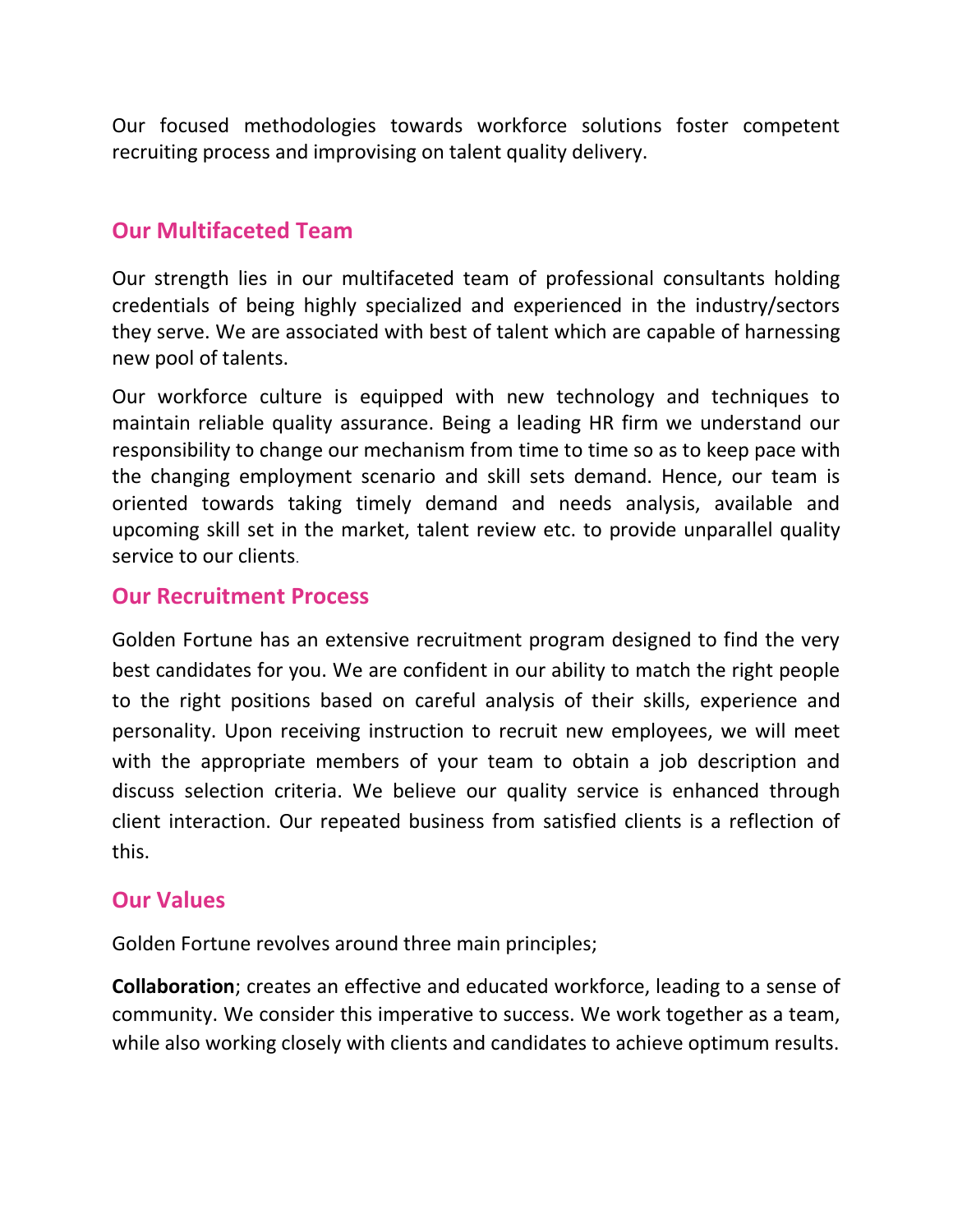**Responsibility**; at Golden Fortune we understand the responsibility we have to our clients and candidates alike. Both retention and commitment are crucial to enhance profitable growth for you our client.

**Customer Service**; the consultants at Golden Fortune guarantee exceptional customer service. They hold clients requests at the core of their recruiting practice. Customer satisfaction is vital.

## **Strategy & Vision**

## **Vision statement**

Our vision is to be referred as the most favorable company in recruitment process. To change the perception of recruitment by devoting ourselves to the happiness of our clients, candidates and staff.

#### **Mission statement**

Our mission is to manage talent for sustainable growth, in order to build intimate relationships of enduring value. We endeavor to be considered a trusted and valuable company. We will continue to acquire relevant information and expand our knowledge and expertise to ensure this.

#### **Values**

Since the foundation of our company in 2018 aim was to build an organization with a clear view and strategy that will constantly look ahead and keep operating at the forefront of technology developments and to be an innovative, knowledgebased company. Our vision of knowledge and innovation is people-oriented, as the protagonists are the people who research, and innovate to create solutions. Over the following years our vision took shape.

#### **Business goals & objectives**

Looking at the future, we are highly confident that Golden Fortune Consultancy, has the strong background and the appropriate vision but also the flexibility that will allow it to continue its development and face the challenges of the new era.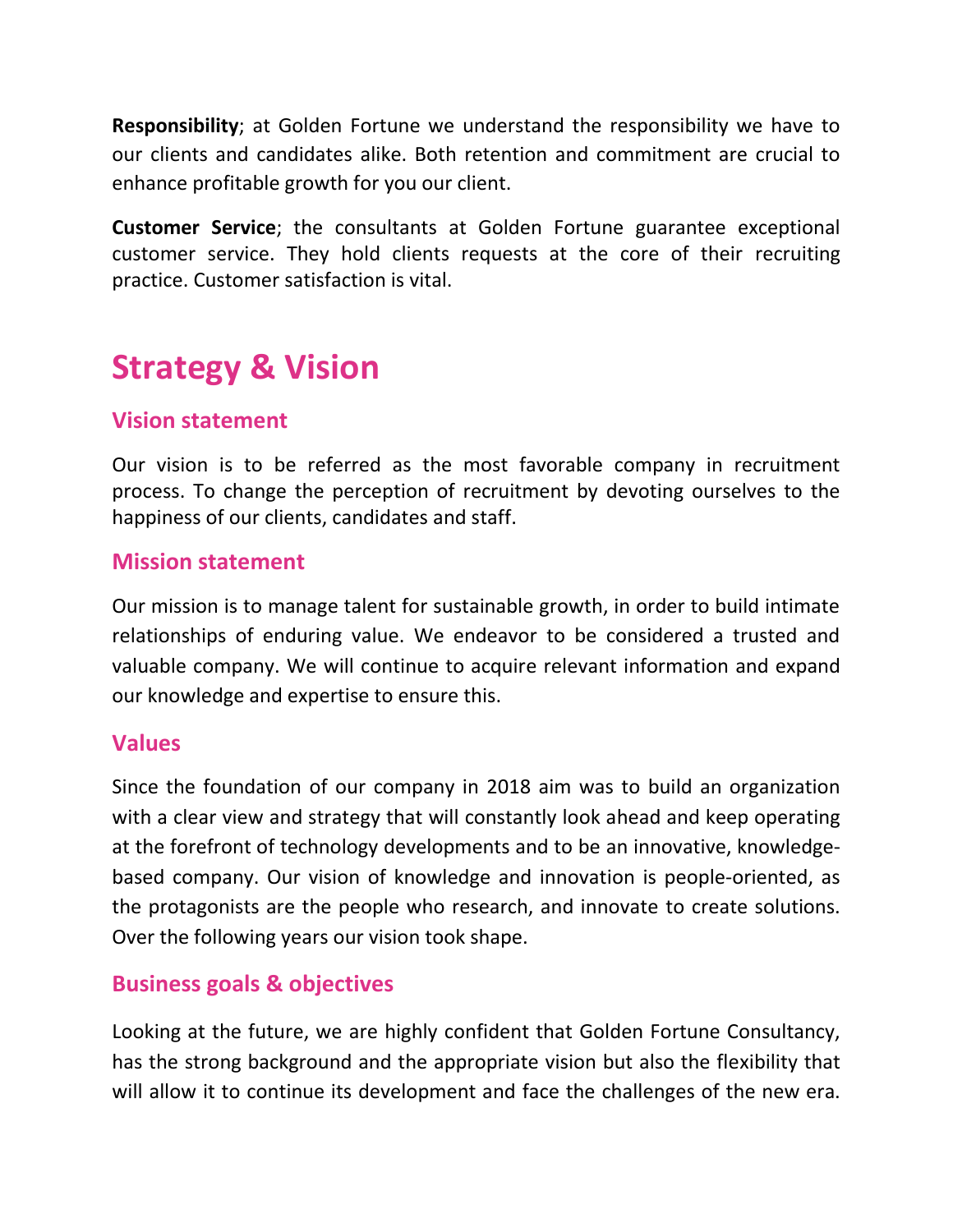Golden Fortune consultancy is paving its own path with a clear strategy for the future.

## **Growth strategy**

The utilization of accumulated expertise, know-how and the dynamics of its partnerships, will allow the company to positively respond to the challenges of our times and provide expert, state of the art solutions that lead straight to the point of its customer needs.

#### **Purpose**

At Golden Fortune we believe our purpose is to fit qualified candidates to potential jobs. We also assist candidates to secure the best possible opportunities in the market. For clients we aim to provide outstanding recruitment services and solutions to acquire the best talent in the market. We will find the best possible candidate for your company.

## **Why Golden Fortune Consultancy**

We believe there is no substitute for experience and dedication. Our clients want to achieve growth, competitive advantage and positive organizational change, and Golden Fortune is here to ensure this. We provide broader, deeper and faster access to an exclusive community of candidates.

We understand the importance of providing the right person for the right position. For clients, we combine industry knowledge with an understanding of your company culture to deliver the very best qualified candidates who are also the right fit for your organization. For candidates, our consultative approach means we can proactively advise you on choices for your next role and we will stay in contact post-placement.

Trust us with our vast network and expertise to deliver intelligent resourcing through a combination of market insight, technical excellence and outstanding competitor knowledge.

## **Clients**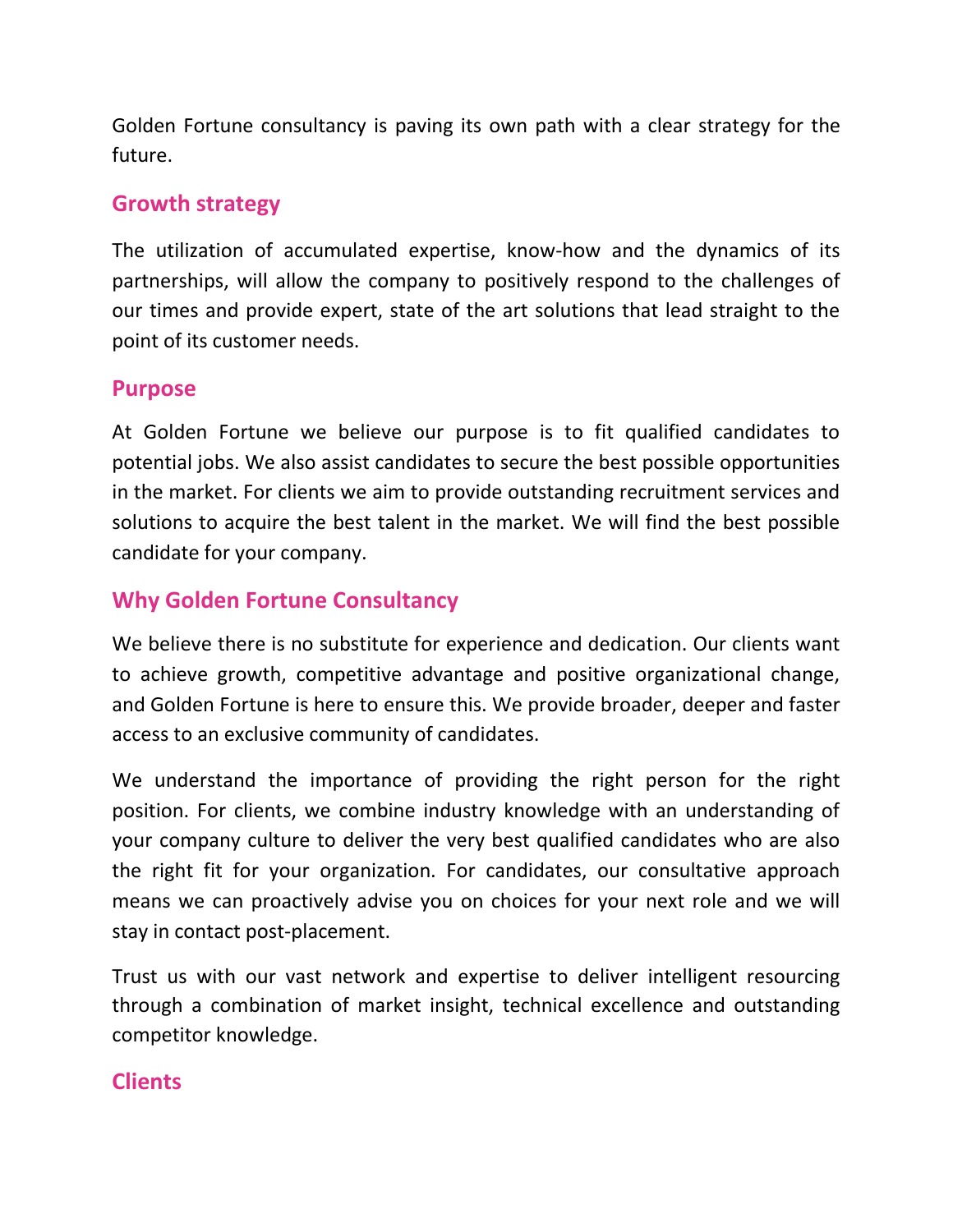OUR COMMITMENTS OUTLINE OUR PASSION AND DEDICATION TO ALL FACETS OF OUR BUSINESS AND THE MARKET WE SERVE. WE ENDEAVOR TO BETTER OURSELVES AND IN TURN CONSTANTLY IMPROVE OUR SERVICE FOR OUR CLIENTS.

At Golden Fortune we accommodate a wide and diverse range of clients and candidates. Our clientele range from global corporations to small start-up companies.

We work across all levels and all industries. Through this diversity we provide a service like no other. Our team has excellent specialist knowledge in their sectors and a thorough understanding of the issues faced by organizations. We provide a personal consultancy service that revolves around integrity.

Our promise to you is to provide first class representation, while also providing expertise to help you make the right hiring decisions.

#### **What we promise**

- To work in close coordination with our clients for their global executive search requirements.
- To provide value-added expertise during and after every assignment
- To execute each and every assignment diligently and with integrity.
- To adhere to the strict norms of the clients work and their code of ethics.
- To thoroughly check short-listed candidate diligence.
- To treat each and every candidate respectfully.
- To provide guarantee period for each and every recruitment and selection.

## **Consultants**

The team at Golden Fortune work closely together to achieve optimum goals. Our consultants are skilful professionals who offer an unmatched service. We pride ourselves on making valuable and lasting relationships with clients and candidates. Your Golden Fortune consultant has the expertise and experience to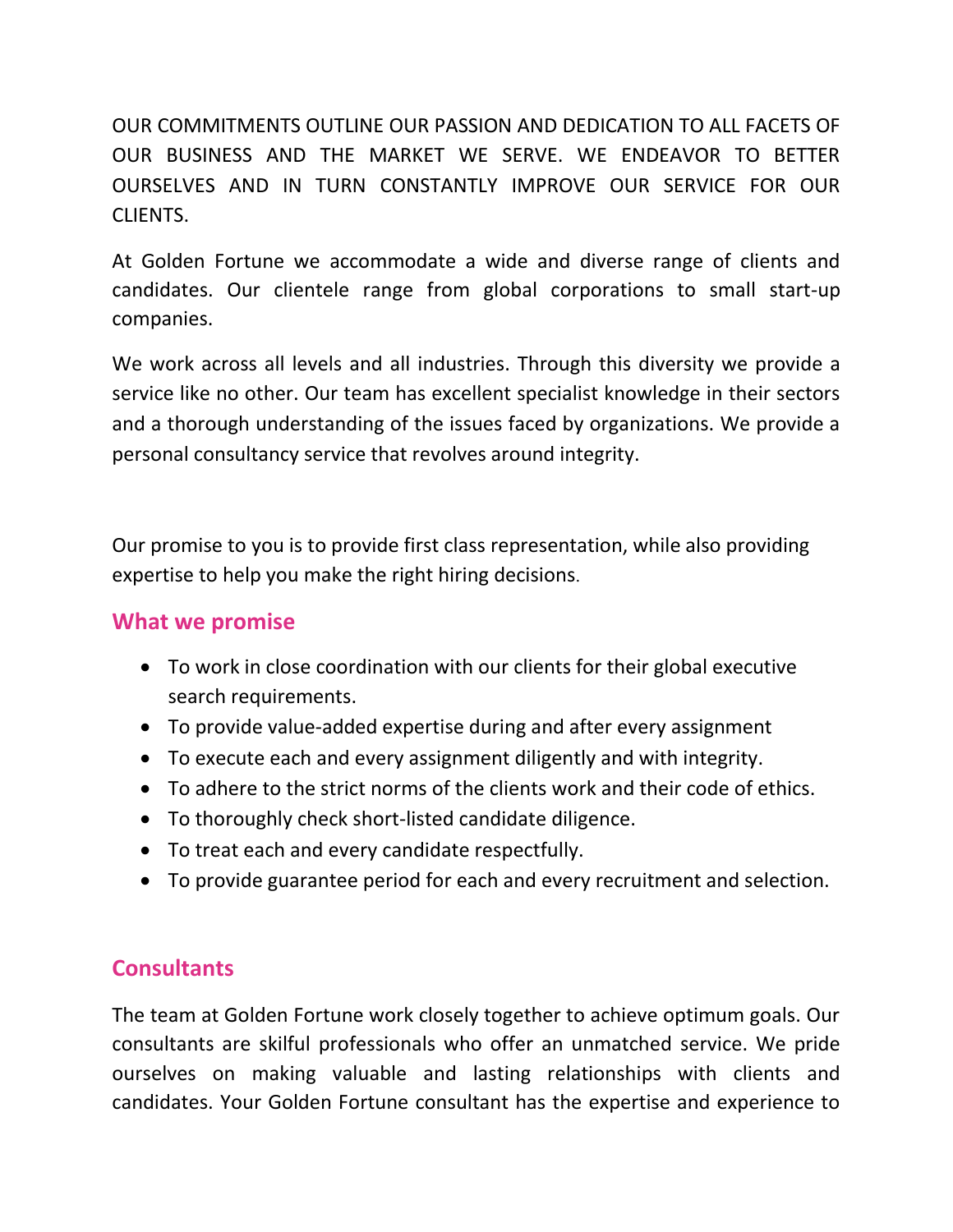appreciate all your staffing and hiring needs, while offering inside and invaluable knowledge on their sector.

We will advise you on the market, skills availability and the right methodology to recruit the right employees for the position. We supply the best possible candidates in the marketplace suitable to all your staffing demands. We work closely with both our clients and candidates and recognize an inherent dualresponsibility to both. We believe that continued interaction with clients and candidates alike leads to success. Our goal is to provide you with security in recruitment and a high level of certainty that the right candidate is chosen for the right position and are compatible.

## **Our Unique Process**

Our selection criteria include several key components that will need to be verified before the recruitment process begins. For example, we would need to establish the skills and experience required, technical competencies and key performance indicators for the position, which would be provided in writing for your approval. We will then create the Job Personality Profile to provide us with the personality traits to look for during the recruitment process.

Golden Fortune uses a personality profile system to profile both the job and candidate personalities. We will analyze the job's required traits and the adaptations that may be made in behavior, in order to meet the needs of a working situation. This provides us with the key personality traits that we will be looking for during the recruitment process and forms the basis for the behavioral based interview questions.

## **Step 1: The Role**

We listen to our client to identify each trait required for their position; skills, experience, and attitude. Our priority is to get background information relative to the job. The more information we gather, the more successful the placement.

## **Step 2: The Search**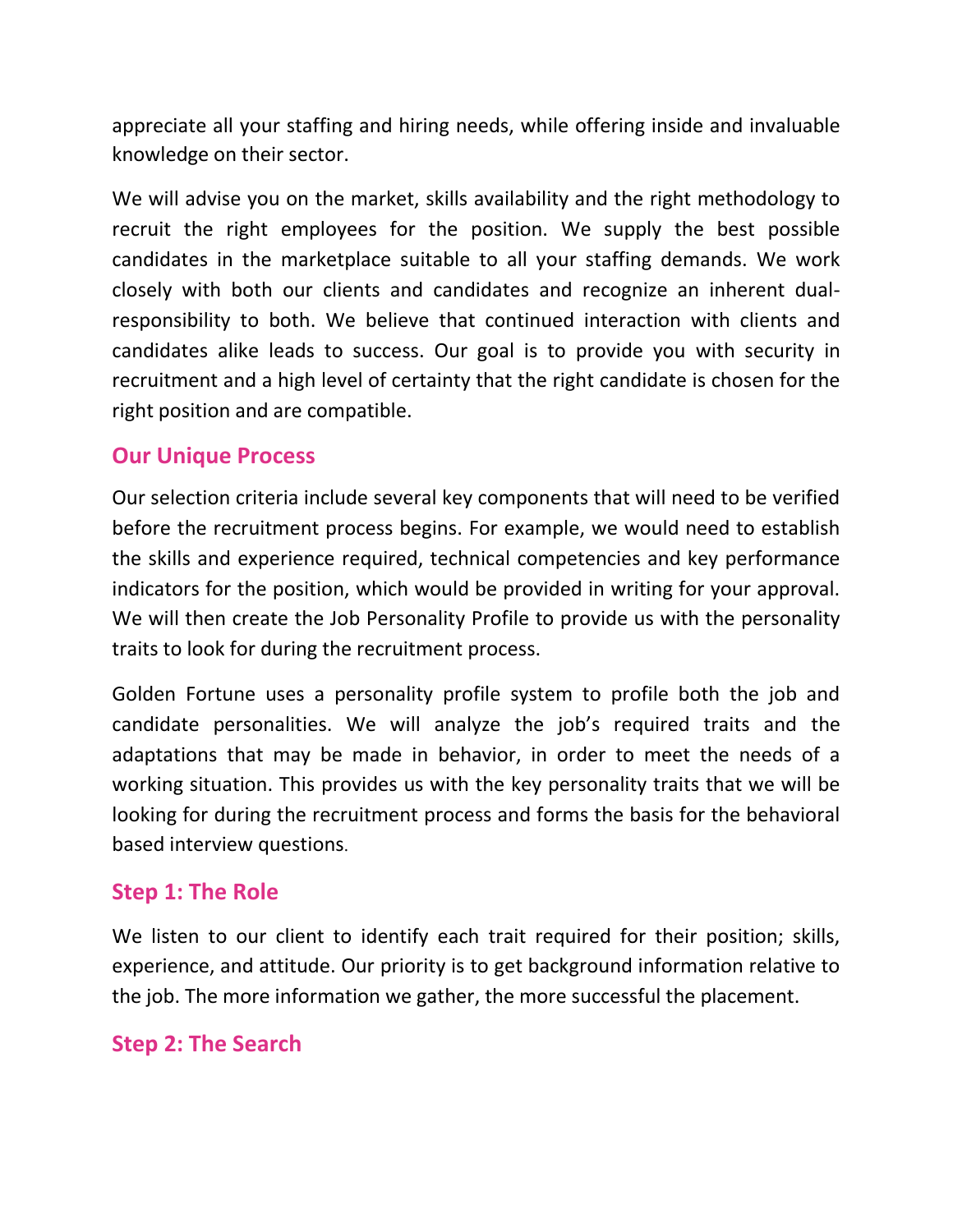It is this early stage that makes what we do unique. Firstly we actively source candidates using standard online and print advertising, candidate database and candidate referrals. Secondly we utilize our extensive personal networks. We have a strong network of proven candidates that reflect the ethos and the quality of what we do in their own work, and we attempt to avail of these where possible.

## **Step 3: Selection Process**

The best candidates are then shortlisted and interviewed face-to-face. Applying all the information we gathered in Step 1 and vast industry knowledge of the recruiters, we can make an accurate judgment to whether the candidate is exactly what the client wants.

## **Step 4: Reference Check**

All candidates supply a minimum of three work references, we verify all the candidate's abilities, work history and qualifications. If a client requires we can also facilitate Drug and Alcohol tests as well as Police Clearance checks.

The successful candidate is placed with our client. If the client feels that the candidate is not fully suited then we offer to replace the candidate free of charge. Our account managers will be available to liaise with the client throughout the replacement process.

#### **Sourcing**

GOLDEN FORTUNE RECRUITMENT SPECIALISES IN FINDING CANDIDATES THAT NEWSPAPER ADVERTISEMENTS ARE DIFFICULT TO SOURCE. EFFECTIVE SOURCING IS CRUCIAL TO ANY RECRUITMENT PROGRAM.

## **Headhunting**

We believe that for certain positions a search program could be an effective way of sourcing candidates. The program would involve contacting people in the industry to ask whether they know of anyone who may be interested in the vacancies. By using this approach we are indirectly asking whether they might be interested in the role.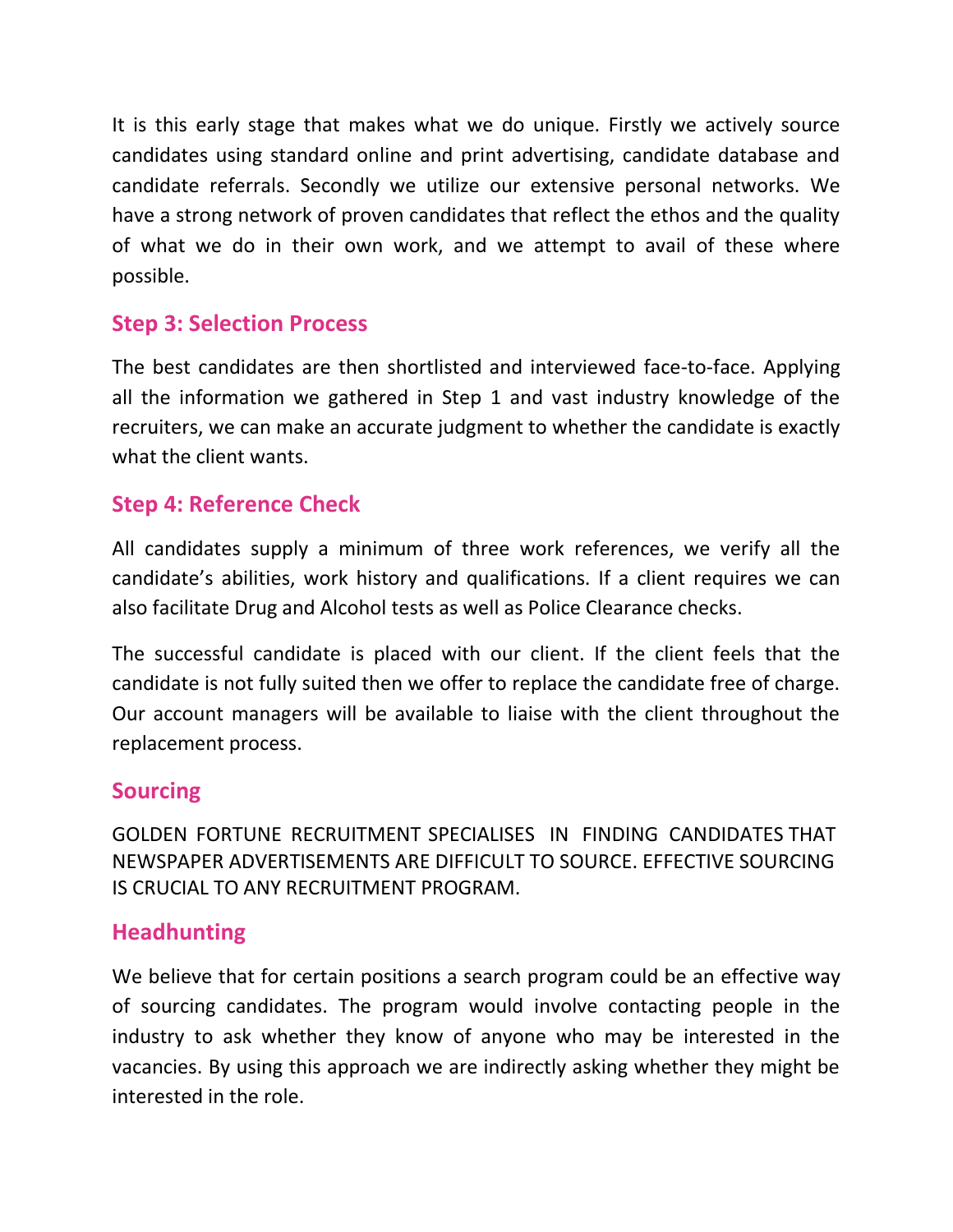#### **Newspaper Advertisement**

We can run press advertising across India. We use a unique layout and design to attract attention and will also ensure that the content of the ad creates an impact to entice candidates to apply.

#### **Internet Advertisement**

Internet advertising works very well provided it is managed correctly. Advertisements are presented to a job seeker in date order, i.e. the most recently placed ad will be at the top of the list. We have a recruitment administrator who is responsible for ensuring that the ads we place remain at the top of this list by refreshing them on a regular basis. We also monitor the statistics relating to each ad to see how many people have viewed the details, versus how many have applied for the position.

#### **Candidate Referral Program**

The Candidate Referral Program is designed to reach a much wider group of people than just the applicants registered on our database. We ask our candidates whether they know of anyone who may be interested in the current vacancies.

## **Candidate Database Search**

Our candidate database is full of experienced and talented people. This valuable point of reference allows us to search any criteria including; skills, experience, location and availability date, amongst other things. This system also allows us to see the candidate's previous work history making it very easy for any consultant to review the candidate's details and quickly decide whether they are suited to a position.

## **Personality Profiling**

We believe that a successful match between the job and candidate will improve longevity of a placement and will also provide key management and motivational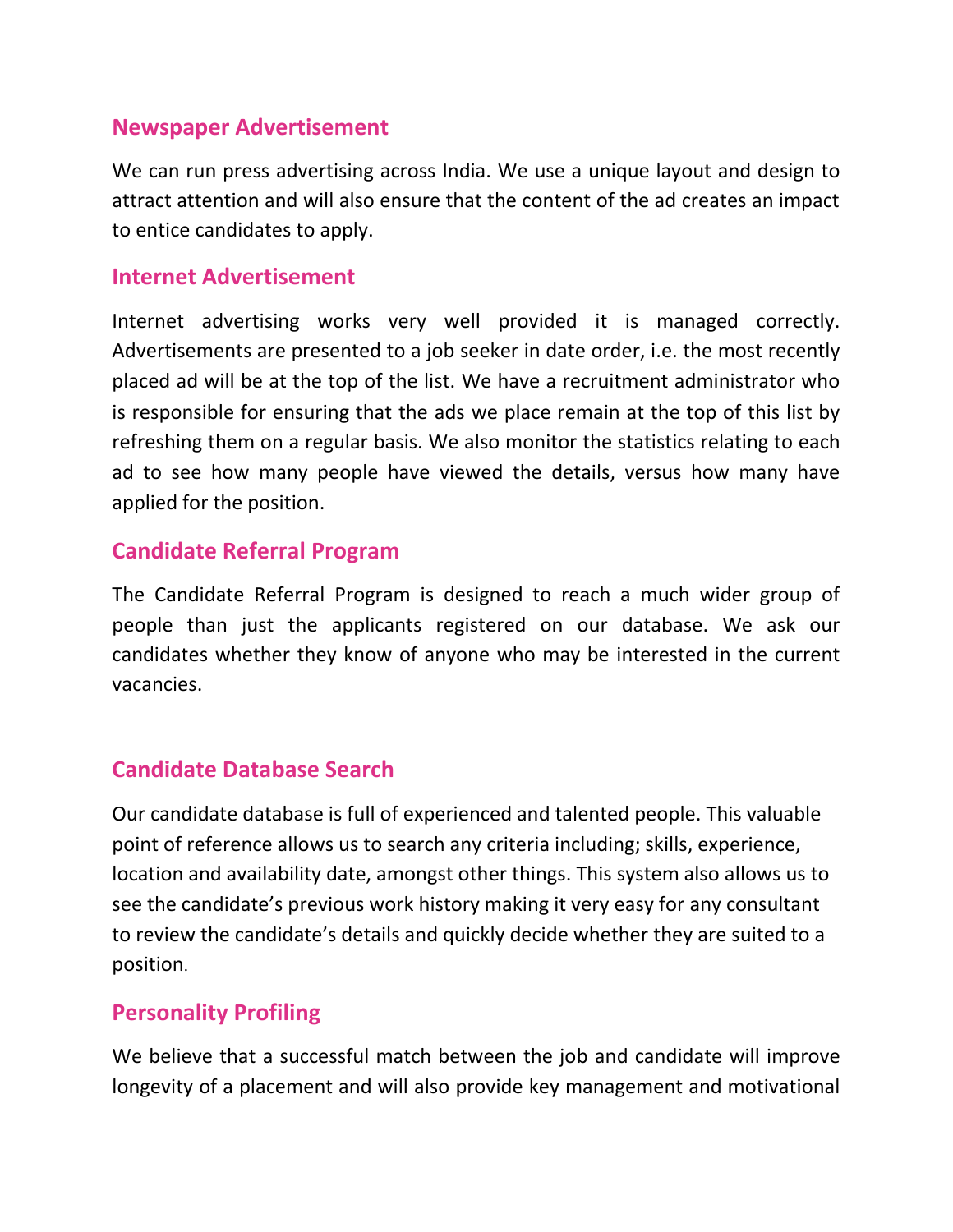suggestions. During the process the personality of the candidate will be verified at three different stages; during the interview, from the results of the personality profile and during the reference check. All candidates will be asked to complete a questionnaire which will provide a report of their internal, external and summary profiles along with a textual report indicating strengths, weaknesses, management styles etc. This profile is then assessed alongside the Job Personality Profile to see how well suited this candidate is to the position.

## **Behavioral Based Interview**

The basic premise behind behavioral based interviewing is this; the most accurate predictor of future performance is past performance in a similar situation. It provides a more objective set of facts allowing a consultant to make a more informed decision about whether a candidate is suited to a position.

## **Reference Checks**

Golden Fortune has an advanced, customized reference checking utility. The benefits of this system are; that it streamlines the process even further and it ensures that a candidate's personality and ability to meet the selection criteria are verified for a third time. The program is quick and easy to use ensuring that we can present candidates to you as quickly as possible.

## **Skill Testing**

Golden Fortune has specific testing software with numerous tests available. We ask all candidates registering for work to complete a Spelling, Grammar, Numeracy & Reasoning test. We would be happy to include further testing in the process if required. Once the above process has been completed we will present short-listed candidates.

## **Capabilities**

The following are the Permanent & Contract Placements Golden Fortune Consultancy make across the Globe.

#### *Senior & Executive Management Roles*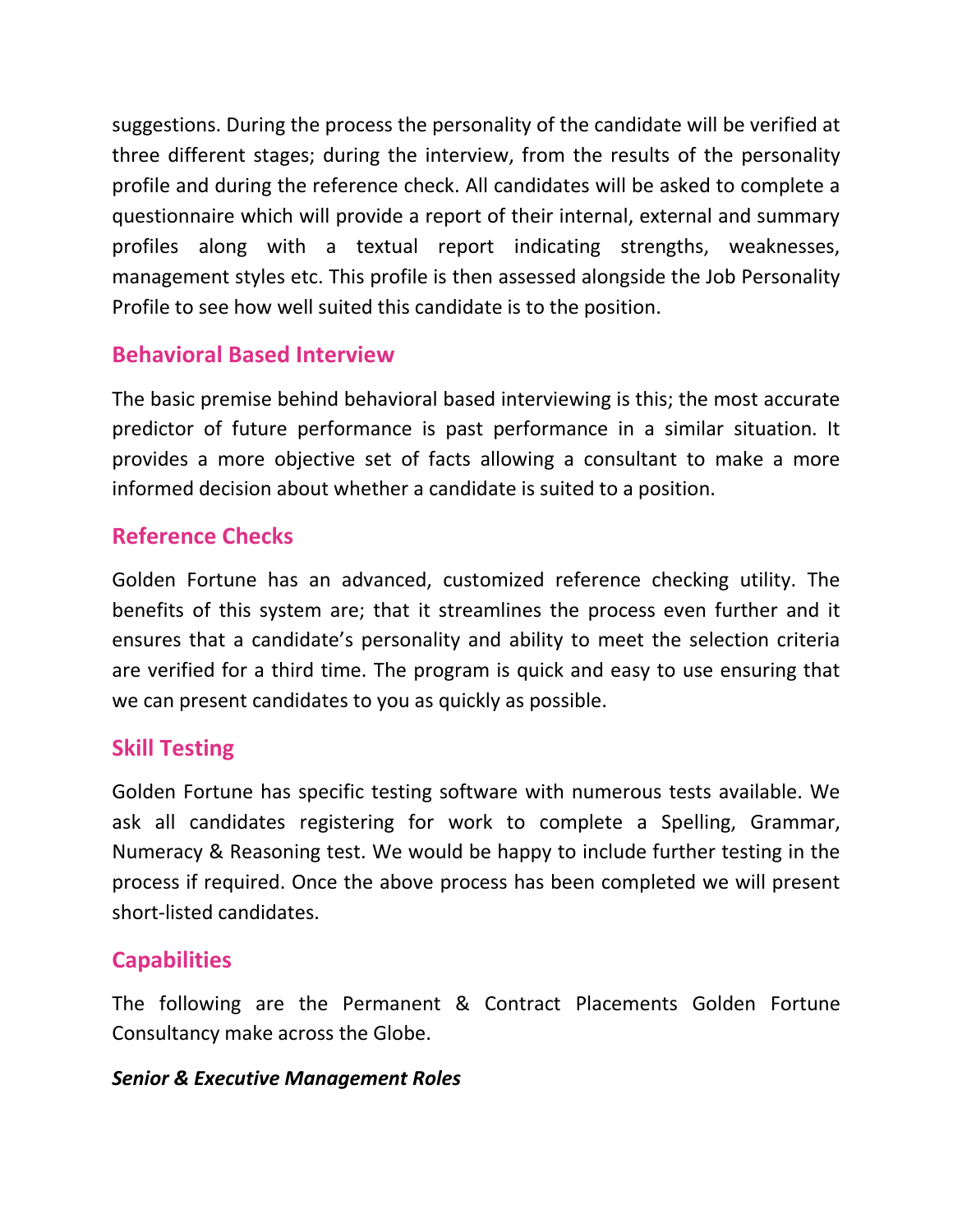Managing Directors and CEOs Facilities Managers Operations Directors and Managers HR Directors and Managers Finance Directors Sales Directors and Managers IT Directors Marketing Directors and Managers Change Managers Supply Chain experts. Non-Executive Directors

#### *Engineering & Technical*

Engineer AutoCAD Drafters/ Designers Field Technician Production Engineer Geologist Project Engineer Chemical Engineer Geotechnical Engineer Proposals Civil Engineer Land/ Site Development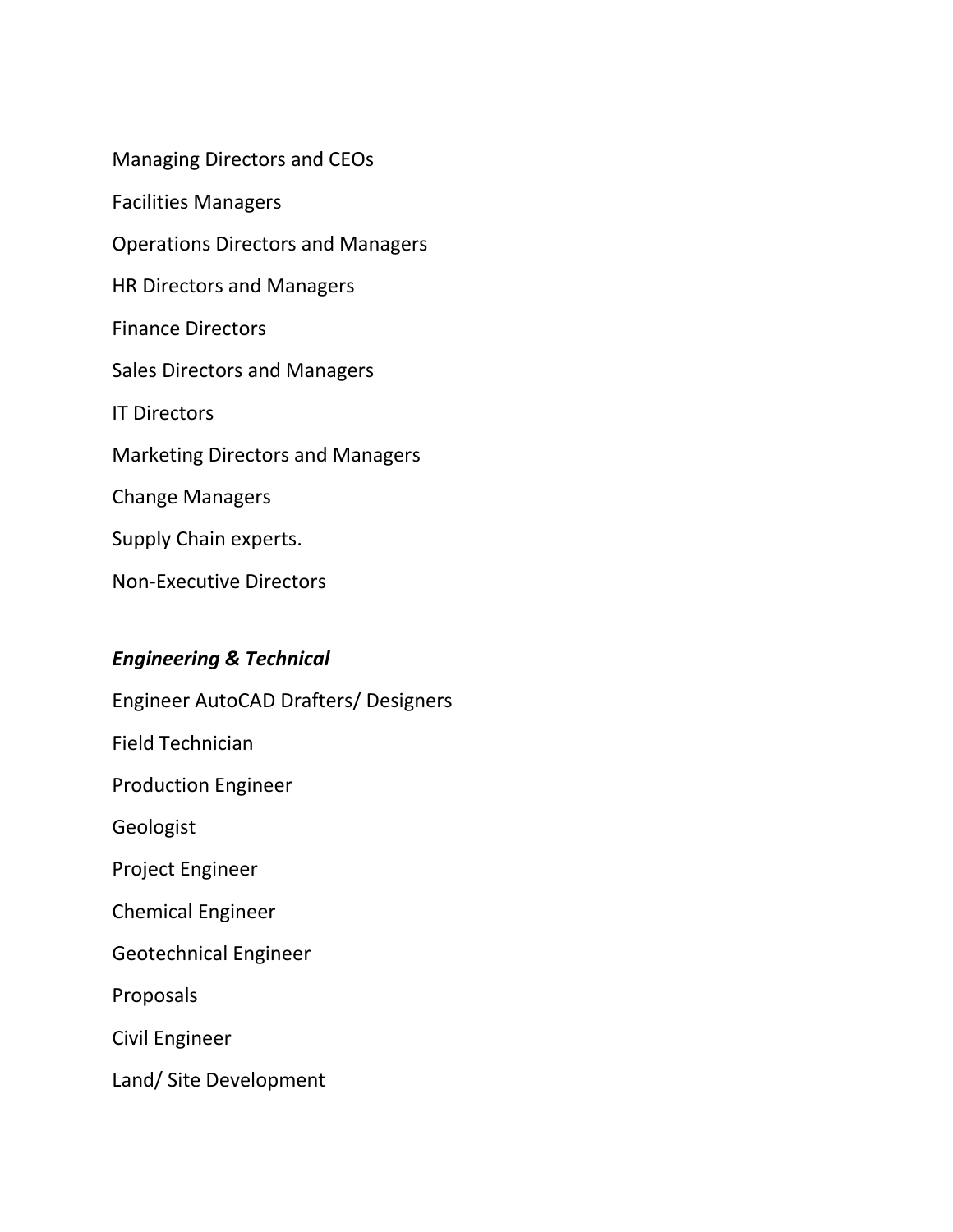QA/ QC Engineer

Compression Engineer

Engineer

RF Engineer

Controls/ SIS Engineer

Manufacturing Engineer

Stress Analysis Engineer

Design Engineer

Mechanical Engineer

Structural Engineer

Drilling Engineer

Offshore Engineer

Subsea Engineer

Electrical Engineer

Petrochemical Engineer

Test Engineer

Facilities Engineer

Process Engineer

#### *Trades & Labor*

**Carpenters** 

Diesel Fitters

Civil supervisors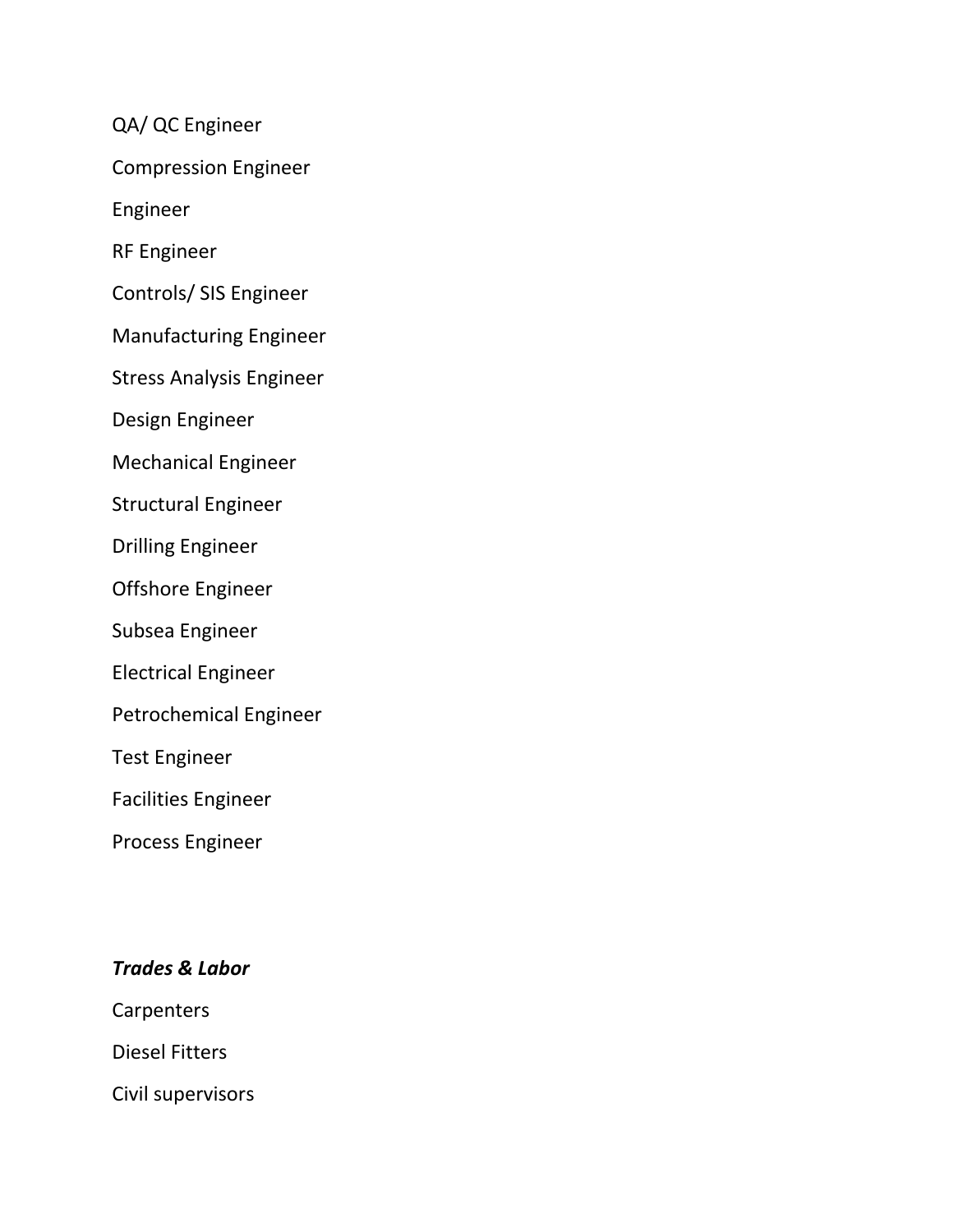Formworkers

Plant Operators

Earthworks supervisor

Steel Fixers

General Labourers

Construction manager

Concreters/Patchers

Trade Assistants

Construction

Dogman/Riggers

A-Grade Electricians

Superintendent

**Scaffolders** 

Electrical Engineers

Project managers

Welders/Boilermakers

Electrical Estimators

#### *Finance*

- Accounting Clerk
- Bookkeeper
- Senior Accountant

Accounting Manager

**Controller**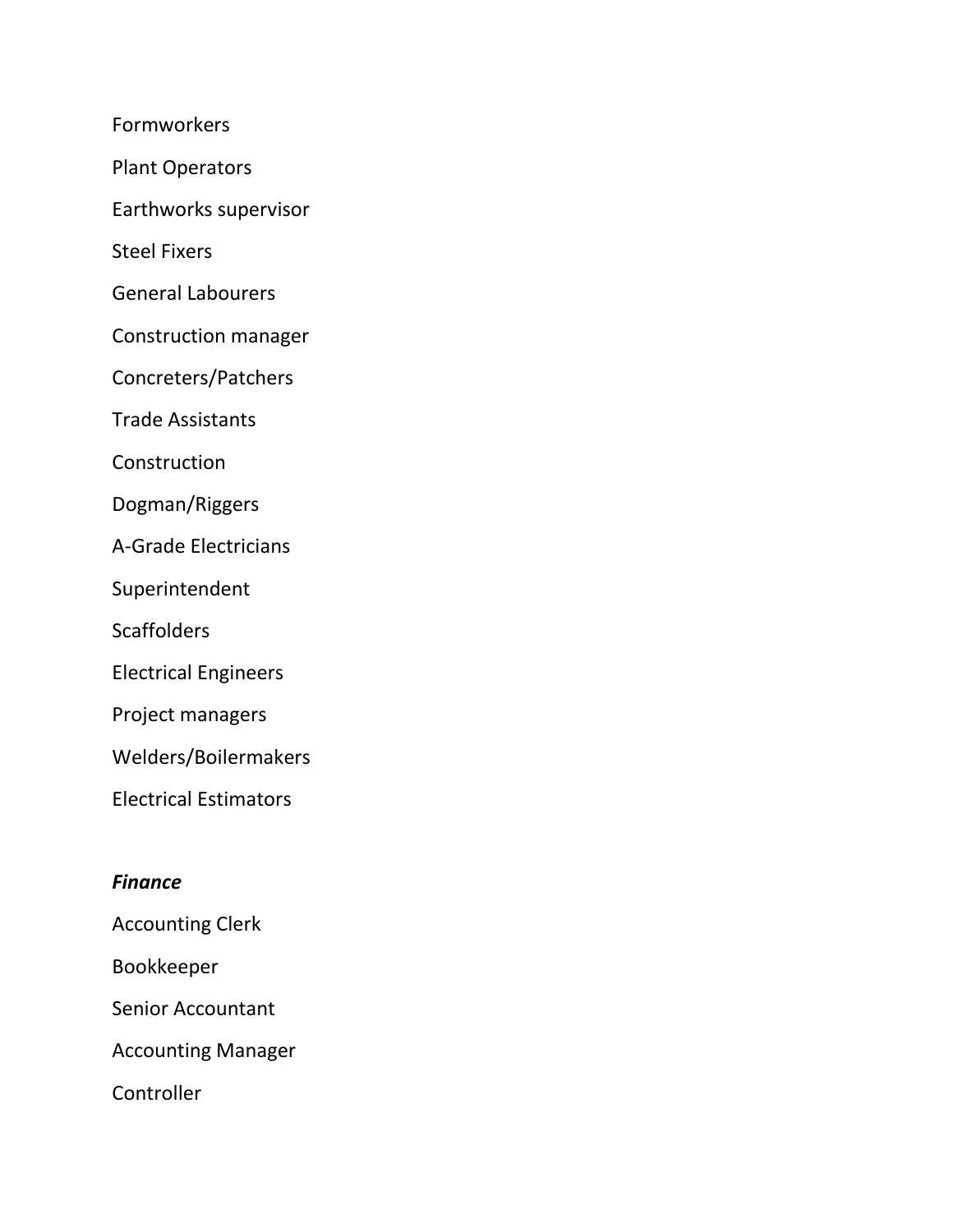Staff Accountant

Accounts Payable

Cost Accountant

Tax Account

Accounts Receivable

Credit & Collections

Auditor

Financial Analyst

Billing Clerk

Payroll Specialist

Network Engineer

Business Intelligence

PC Technician

Data Center Support

Project Manager

Data Management

Security Analyst

IT Manager/ Director

Database Developer

Security Engineer

Maintenance/Support

Desktop Support

Software Developer

**Technician**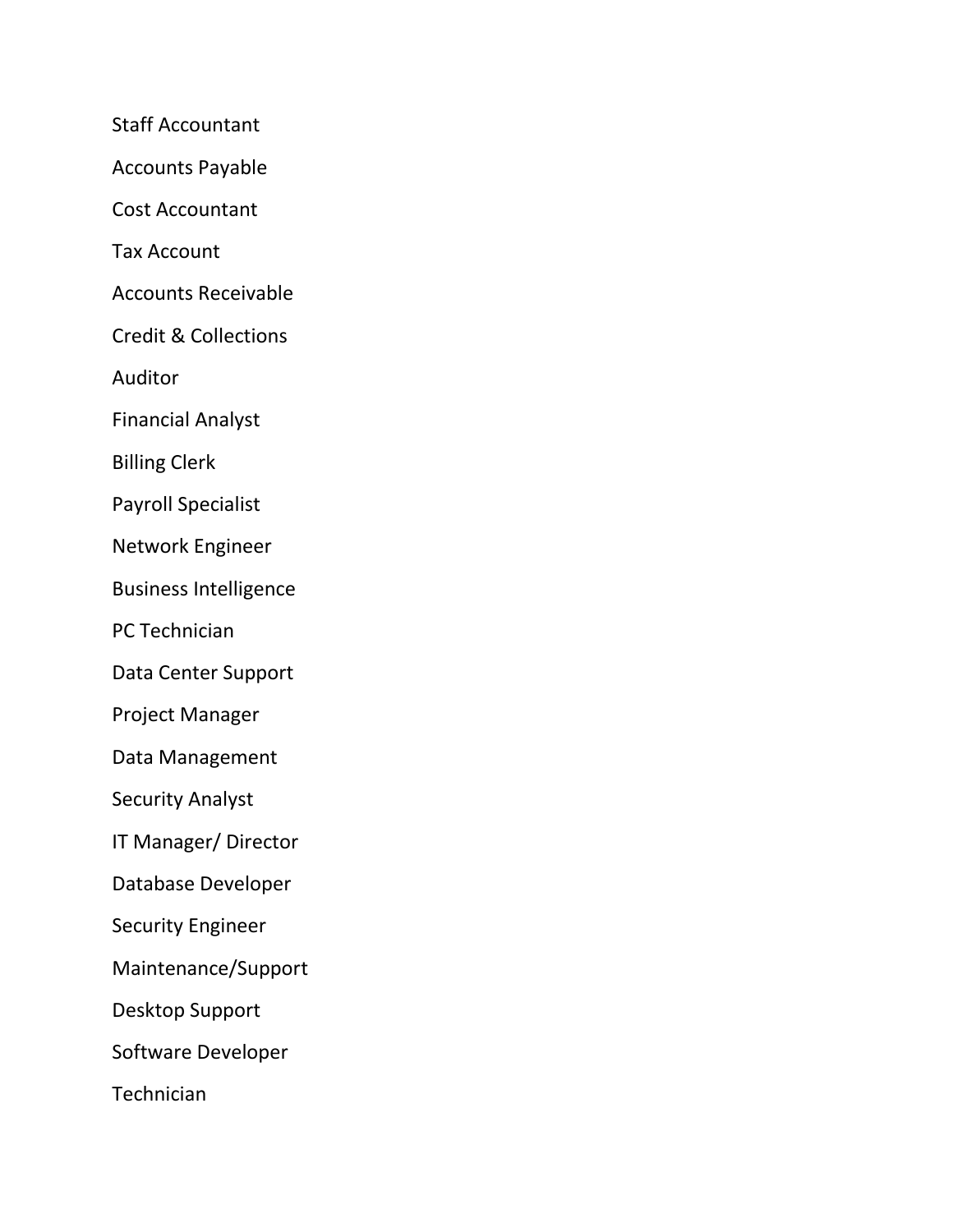Network Administrator

**Testers** 

Disaster Recovery

Network Architect

Analysts

Office Support

Administration

Data Entry Staff

Executive Assistants

Receptionists

Accounts Clerk

**Contracts** 

Personal Assistants

Office Manager

#### *Hospitality*

Administraton Support

Assistant Manager

Assistant Operations Manager

Banquets Manager

Bar Attendant

Bar/Beverage Staff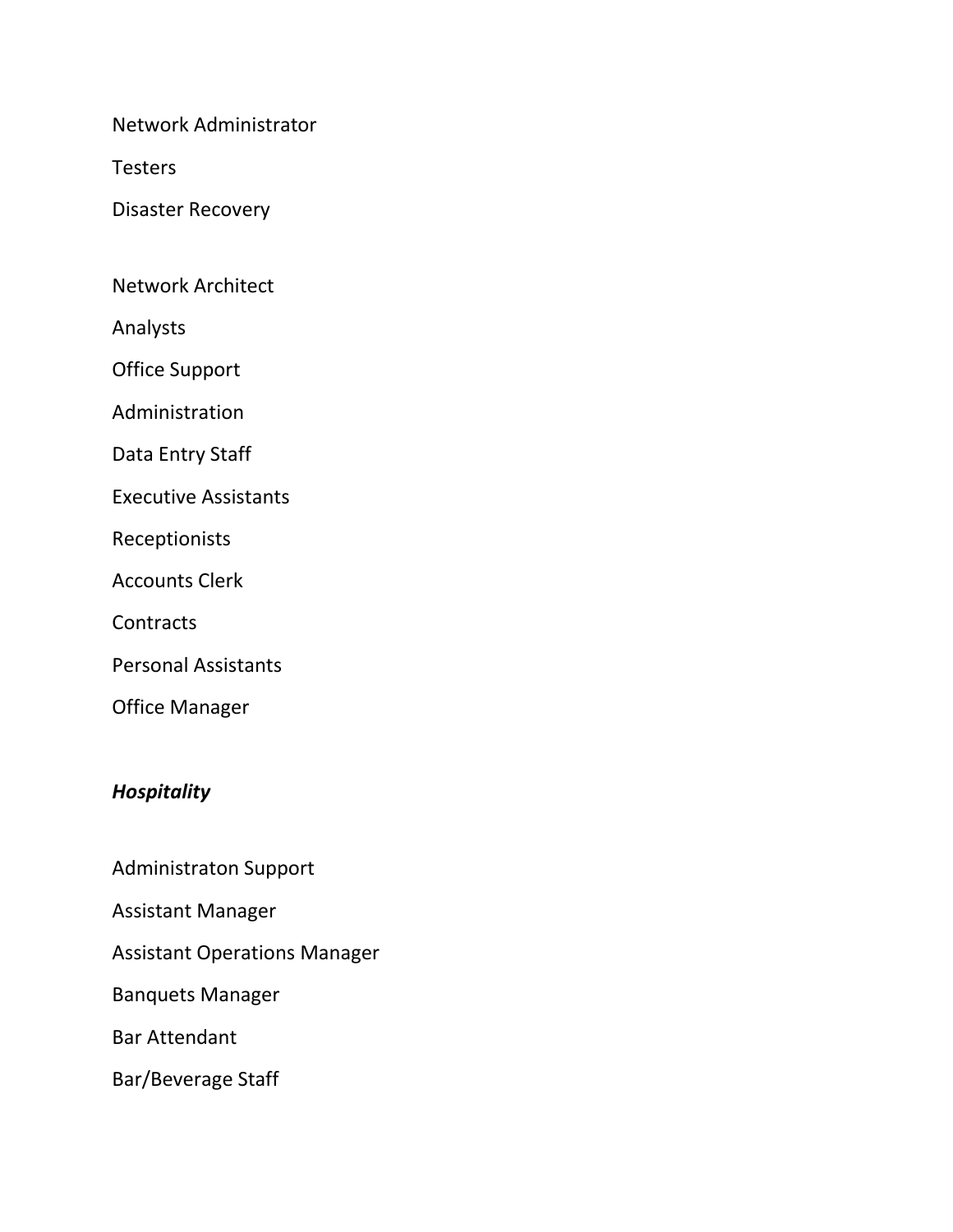Barista

- Chef Apprentice
- Chef Assistant
- Chef Executive
- Chef Head
- Chef Line
- Chef Pastry
- Chef Pastry
- Chef Sous
- Chef Banquets Sous
- Chef Breakfast
- Chef Commis
- Chef Demi
- Conference & Events Sales Executive
- Conference & Functions Coordinator

Delivery Driver

Demi Chef de Partie

Duty Manager

Duty Supervisor

- Food & Beverages Manager
- Food & Beverages Supervisor
- Front Office Attendant
- Front Office Duty Manager
- General Manager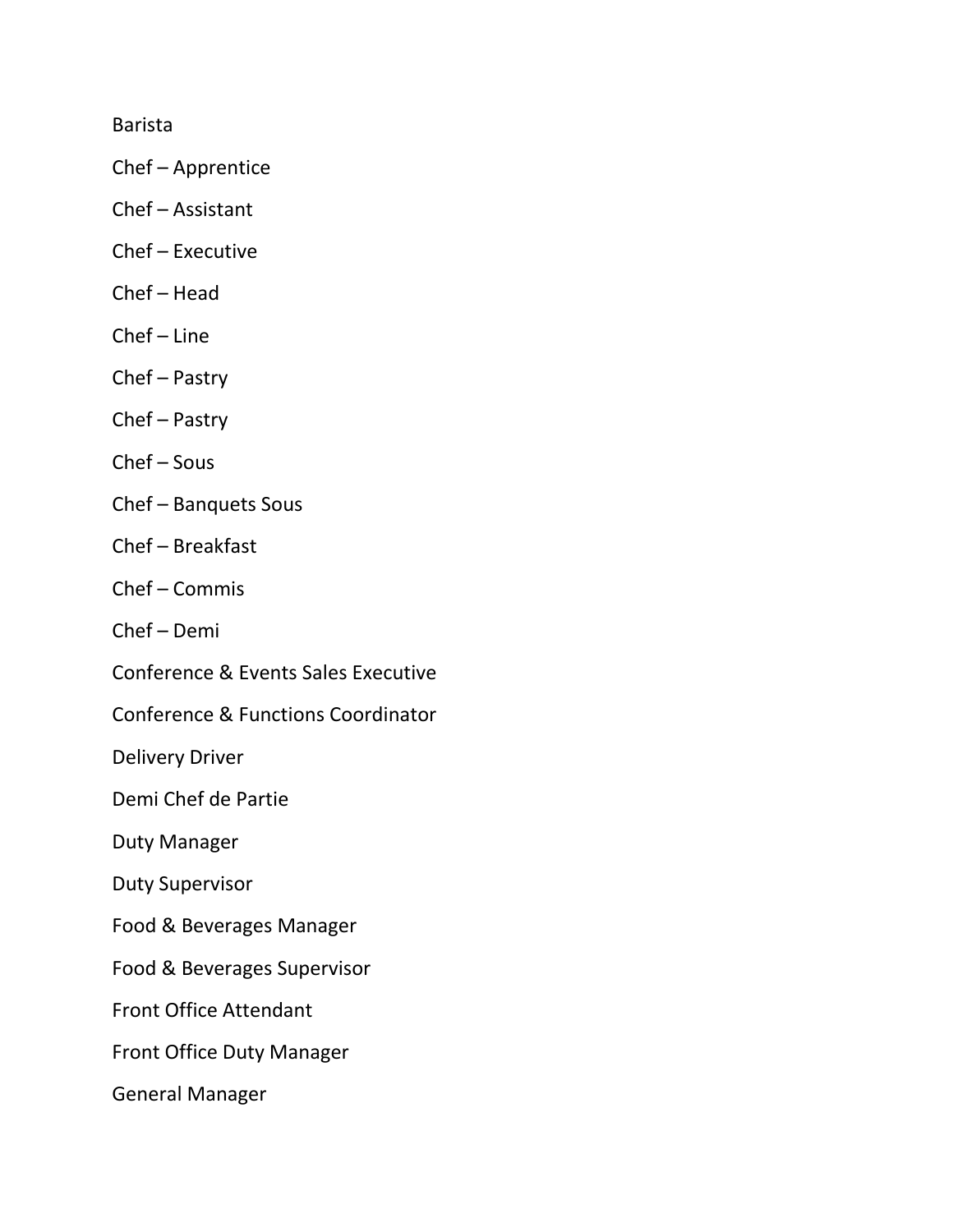| Kitchen Manager           |
|---------------------------|
| Maitre D'                 |
| Night Auditor             |
| <b>Operations Manager</b> |
| <b>Restaurant Manager</b> |
| Sales Manager             |
| Sommelier                 |
| <b>Venue Manager</b>      |
| <b>Wait Staff</b>         |

## **Our Commitments**

We committed towards establishing a leading business solutions that assist in increasing the capabilities of our clients. We strongly believe in building a value of trust, honesty and transparency with our clients so as to develop long term relationships and to adopt flexible approach as per their needs.